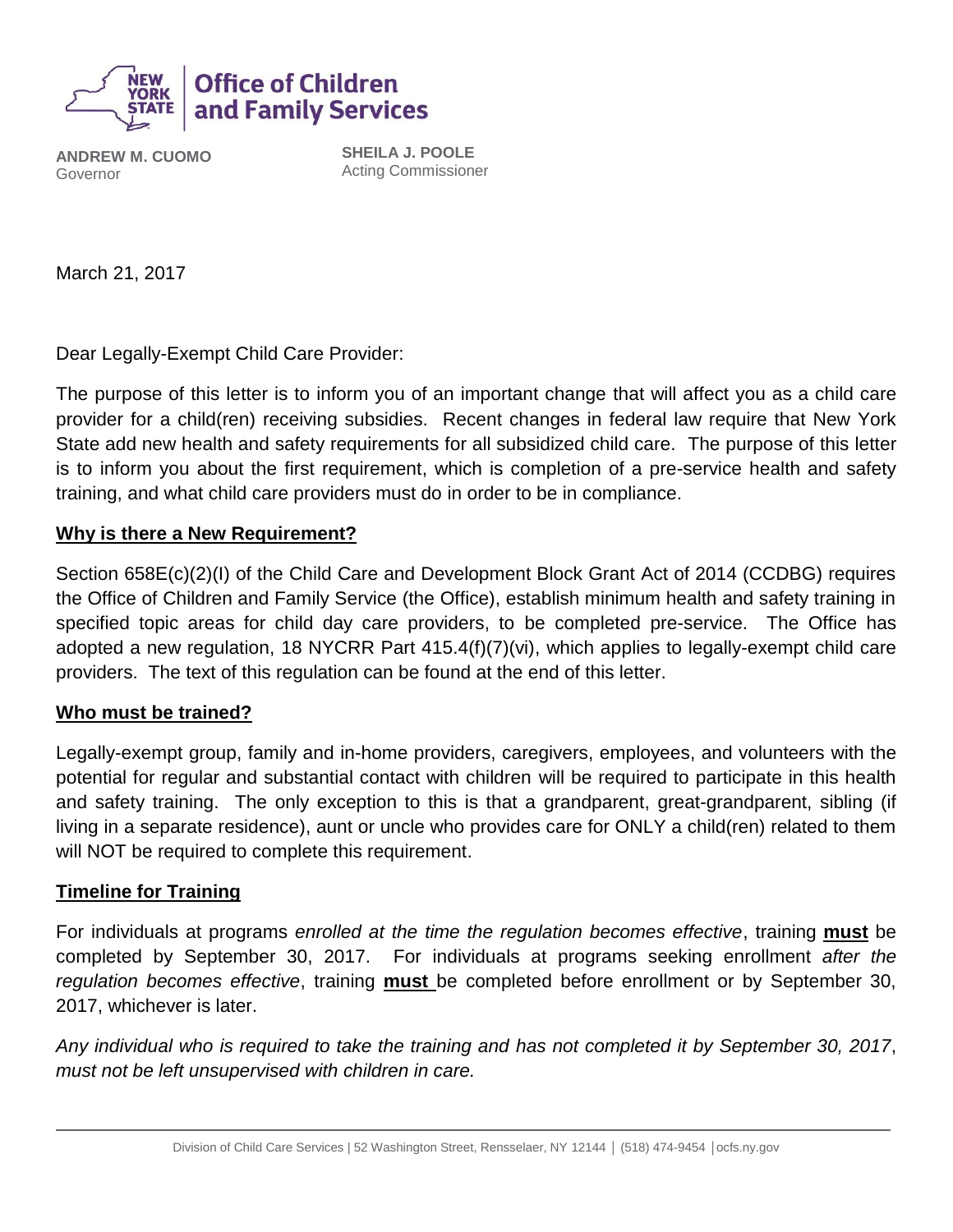# **What Happens If I Don't Get the Training?**

Legally-exempt child care programs who do not complete the required Health and Safety Pre-service training AND do not notify the enrollment agency that training has been completed within the designated time frame will NOT be eligible to receive child care subsidies. Failure to obtain the training may result in the termination of the child care program's enrollment to provide subsidized child care.

# **How do I Take the Pre-service Training?**

There are two OCFS-approved training options.

- 1. Online "E-Learning"- *Foundations in Health and Safety*
	- a. This training is available online and can be found by going to [www.ecetp.pdp.albany.edu.](http://www.ecetp.pdp.albany.edu/)
	- b. Takes approximately five hours to complete.
	- c. Training may be completed on a PC or MAC computer. Mobile devices are not supported. Internet access is required.
	- d. All modules must be completed in full for compliance; they may be completed in more than one sitting.
	- e. Trainees need to create an ecetp account at ecetp.pdp.albany.edu. The username and password established needs to be used for each log in.
	- f. Training is currently available in English. The Spanish version is expected to be available July 1, 2017.
	- g. Participants will be able to print out a certificate at the end of the training to submit to the enrollment agency as proof of having completed the required training.
	- h. There is no cost to take this training.
- 2. Classroom training: Health and Safety for Legally-Exempt Providers
	- a. This training may be offered by local enrollment agencies, the United Federation of Teachers (UFT) in the New York City area, and/or the Civil Service Employees Association (CSEA) in upstate New York.
	- b. Takes approximately six hours to complete.
	- c. Covers the same topics as the *Foundations in Health and Safety* E-Learning. Classroom training includes materials such as handouts.
	- d. Costs may vary. (Ask your enrollment agency or union about possible costs.)
	- e. Participants will receive a certificate as proof of completion at the end of the training.

# **What Should I Do Once I Have Completed the Training?**

Submitting the certificate and notifying your enrollment agency that training has been completed helps make sure that enrollment is not affected. Directors of legally-exempt group programs and providers of legally-exempt family and in-home child care must submit a copy of the certificate and the Training Record Form (OCFS Form 4699.3) to the enrollment agency. Employees and volunteers of legally-exempt group programs should submit a copy of their certificate to their program director. Directors of legally-exempt group programs and providers of legally-exempt family and in-home child care are responsible for verifying that their employees who have caregiving roles and volunteers who have the potential for regular and substantial contact with children in care have met the requirement.